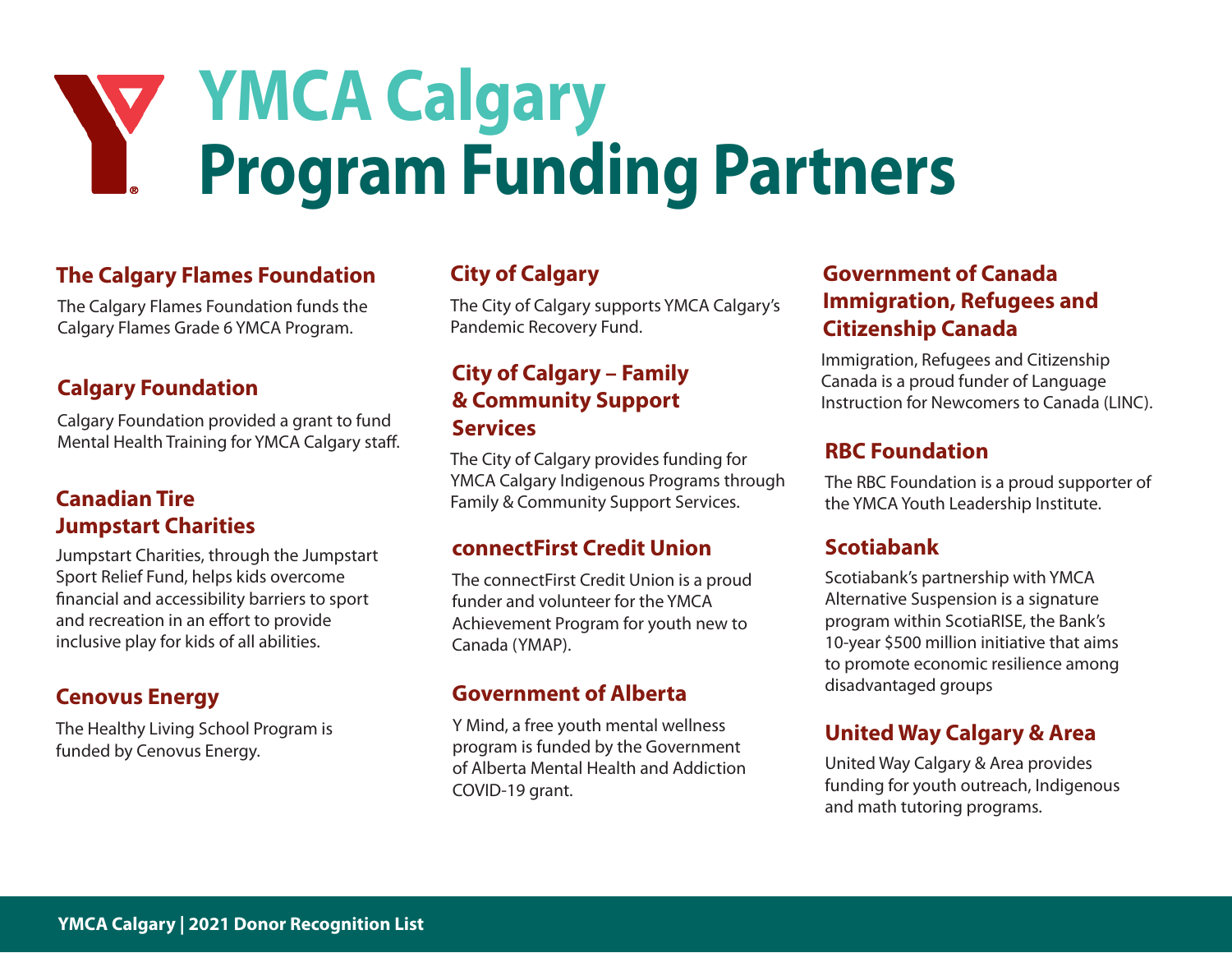## **Thank you, donors, for your generous support!**

#### DONORS \$250,000+

Anonymous The City of Calgary United Way of Calgary & Area Calgary Flames Foundation

#### DONORS \$100,000-\$249,000

The City of Calgary – FCSS Canadian Tire Jumpstart The Government of Alberta Cenovus Energy The Sarjeant Family Anonymous Family Legacy Fund at the Calgary Foundation

#### DONORS \$50,000-\$99,999

The Calgary Foundation connectFirst Credit Union RBC Foundation Scotiabank

#### DONORS \$20,000-\$49,999

Anonymous Donor Terry & Marion Poole Foundation

#### DONORS \$10,000-\$19,999

Anonymous (4) Catherine Angus & Mark Hutchinson Botting Mechanical

#### The Carrera Foundation

Jack Carter Family Fund at the Calgary Foundation Jack & Connie Cuppen Trevor & Cindy Gardner Tom Harris Fund for Families Horton Family Fund at the Calgary Foundation Clarke & Adele Hunter Usman Jutt Mawer Investment Management Melton Family Foundation Norton Rose Fulbright Canada Calgary Shaw Charity Classic Foundation

#### DONORS \$5,000-\$9,999

Anonymous (3) Bentley/Robson Family Victoria Brilz Shannon Doram & Allan Haigh Graywood Developments LP GLJ Petroleum Consultants Ltd. Jeffrey Jongmans LIV North Inc. Maitland Family Foundation Cynthia Milsom Adam Pekarsky & Sonia Heroux The Read Family Foundation The Rotary Club of Calgary – Lou MacEachern Scholarship Fund

Allen Schink & Sheila Roddy James Smith Roger & Lorna Smith Sproule Ward John Sutherland Michelle Vincent & Larry Kwan Aidan & Karen Walsh The Welty Family Foundation

#### DONORS \$2,500-\$4,999

Anonymous (3) Tanis Cochrane & Peter Straub David Desmarais Lorne & Pat Larson Lions Club of Bearspaw The Lohnes Family Fund at the Calgary Foundation PEI RumRunners Hockey Club Remington Development Corporation Ed & Tara Rihn Ron Robinson & Lynda Montgomery Shane Homes Ltd. Bill & Barbara Slavin Pat White Liza Worthington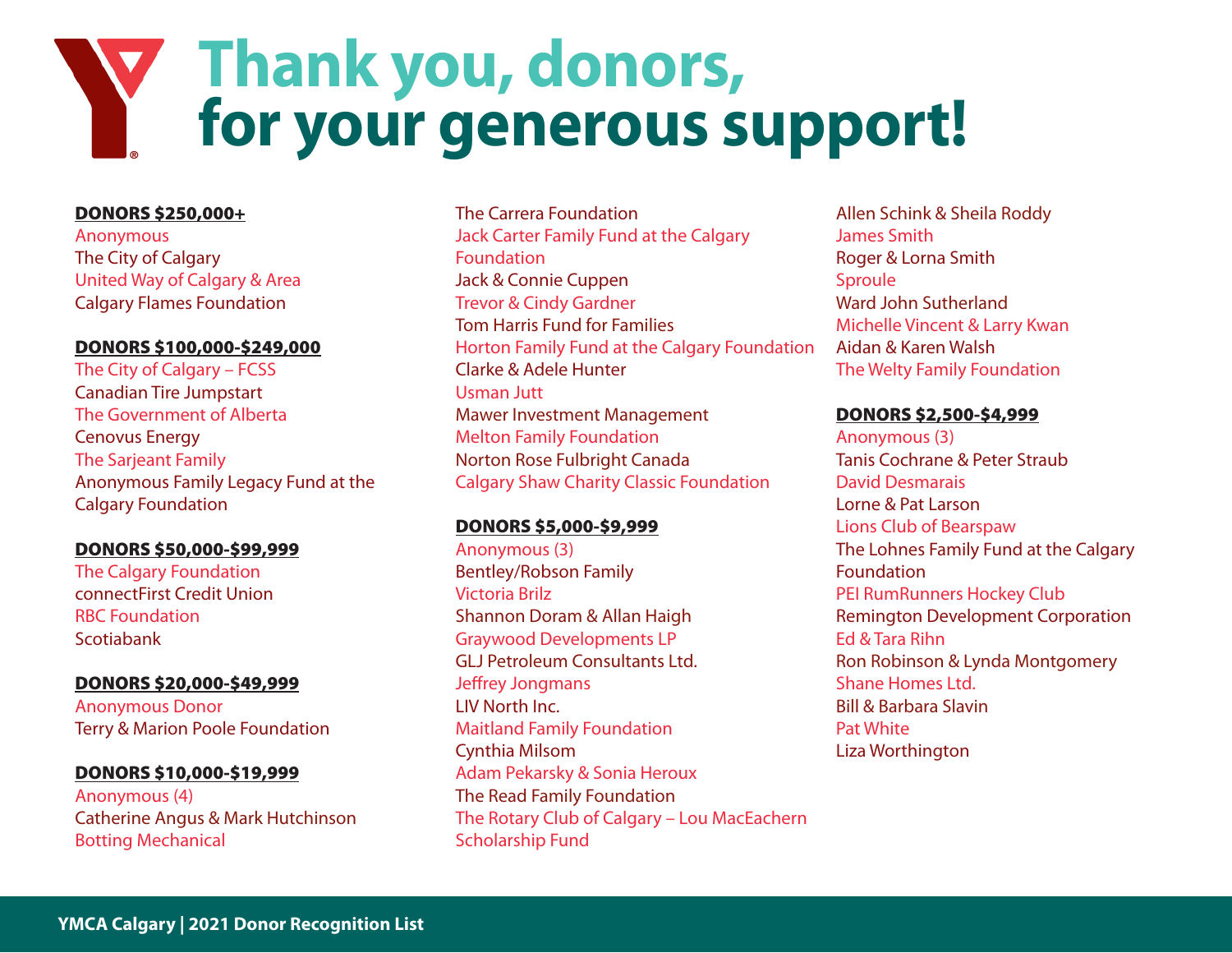## **Thank you, donors, for your generous support!**

#### DONORS \$1,000-\$2,499

Anonymous James Ahloy Anna Alderson Angela Avery & David Newby Warren Banks Craig Baun Dale & Duna Bayley Gord & Helen Beach BGC Funding Innovation Inc. Gordon Bourns Patrick & Ellen Breen Caryl Broen & Jeff Doten Meghan Bull Grant Burns Callow & Associates Management **Consultants** Monty & Linda Carter Tanya Connelly Scott Carole & Stan Dodds Jim Donohue Vincent Duckworth Brigitte Edwards Steve Elliot Energy Associates International Dale & Cathy Ens Nancy Farries

John Fenniak Brian & Sue Gervais Don & Margaret Hadley Stephanie Ho Lem Daryl Hovius Trevor & Julia Irwin Keith Lord Sport Fund at the Vancouver Foundation Colleen Kenny & Robert Holmes Michael & Jennifer Koury Eva Kwan Jason Lidberg Ken & Tara Lima-Coelho Travis Luehr Sherri MacMillian Steven Maudsley Michael McIntosh MEG Energy Melcor Developments Ltd. Andy & Deirdre Melton Method Works Consultants John Miller & Joan Bayley Eugene Moyen Jamie O'Brien David Overland Kara Patton Patricia & Doug Pelton

Carole & George Perkins Judy Presber Marty Proctor Fred & Cheryl Pynn Christy & Kurt Repchuk Sylvie Roy Royop Development Corporation Rozsa Foundation Jocelyn Santos Sardachuk Family Peter Saunders Seisware International Inc. Sher & Howie Shikaze Isabelle Ruth Skelton Charles Slagorsky Don & Ruth Smillie Colleen & Michael Smith Alana Staples Terri Steeves Dr. Gisele Tennant The Smith Vanstokkom Foundation The Trilogy Foundation Jennifer & Robert Walker Scott Williams Jill Wyatt & Paul Lewis Jo-Ann Yamauchi & Barry Cochrane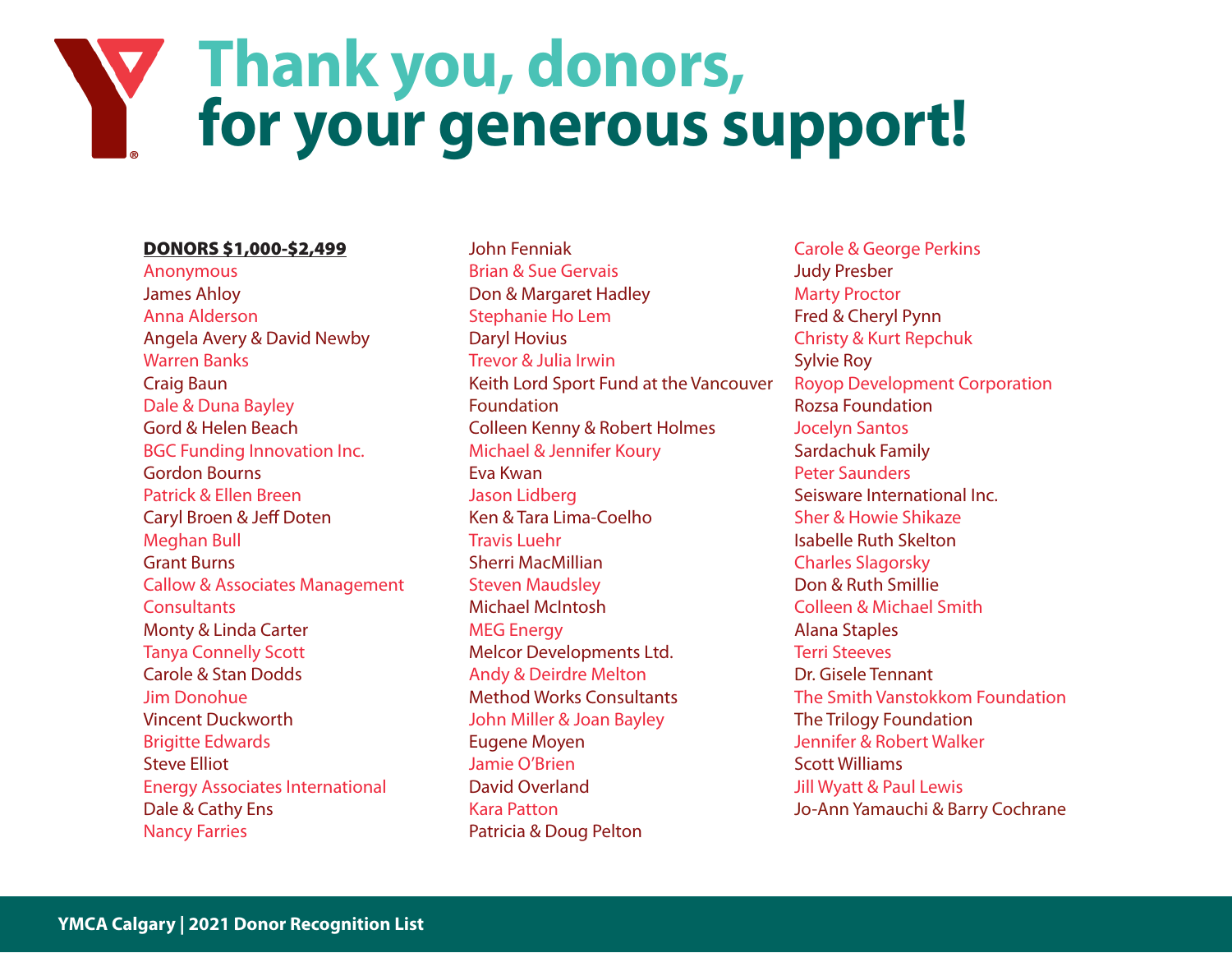During a time of adversity like no other, we are humbled by the commitment of our LEAD UP donors, who stand beside us in our mission and vision, collectively supporting our community to live healthier lives and have a place to belong.

Thank you for your generosity and belief in YMCA Calgary and our community. **Your leadership has enabled the successful launch of a matching giving program** that will provide sustainability and support for children, youth and adults for years to come. We are proud to be working with you to create positive long-term change for Calgarians, thank you.

#### (Lead Up Donors give a minimum \$5,000 over a three-year period)

Anonymous (8) Dale & Duna Bayley Gord & Helen Beach Bentley/Robson Family Victoria Brilz Jack & Connie Cuppen Monty & Linda Carter Tanis Cochrane & Peter Straub Tanya Connelly Scott The Carrera Foundation Donohue Family Shannon Doram & Allan Haigh Brigitte Edwards Steve Elliot Jim Gray Sam & Julia Gray Graywood Developments LP Randy & Lori Green Trevor & Cindy Gardner

Clarke & Adele Hunter Don & Margaret Hadley Greg & Donna Horton Jeffrey Jongmans Eva Kwan Cal Lawton Lorne & Pat Larson Ken & Tara Lima-Coelho The Lions Club of Bearspaw Botting Mechanical Method Works Consulting The Melton Foundation PEI RumRunners Hockey Club Terry & Marion Poole Don Repka Ron Robinson & Lynda Montgomery Tara & Ed Rihn Christy & Kurt Repchuk Colleen & Michael Smith

Bill & Barbara Slavin Roger & Lorna Smith Seton Marriott Hotels Allen Schink & Sheila Roddy The Sardachuk Family The Sarjeant Family Dr. Gisele Tennant Jay & Gwen Thorton The Tom Harris Fund for Families Michelle Vincent & Larry Kwan Jill Wyatt & Paul Lewis Liza Worthington Pat White Jennifer & Robert Walker Robert G. Welty Scott Williams Aidan & Karen Walsh Jo-Ann Yamauchi & Barry Cochrane